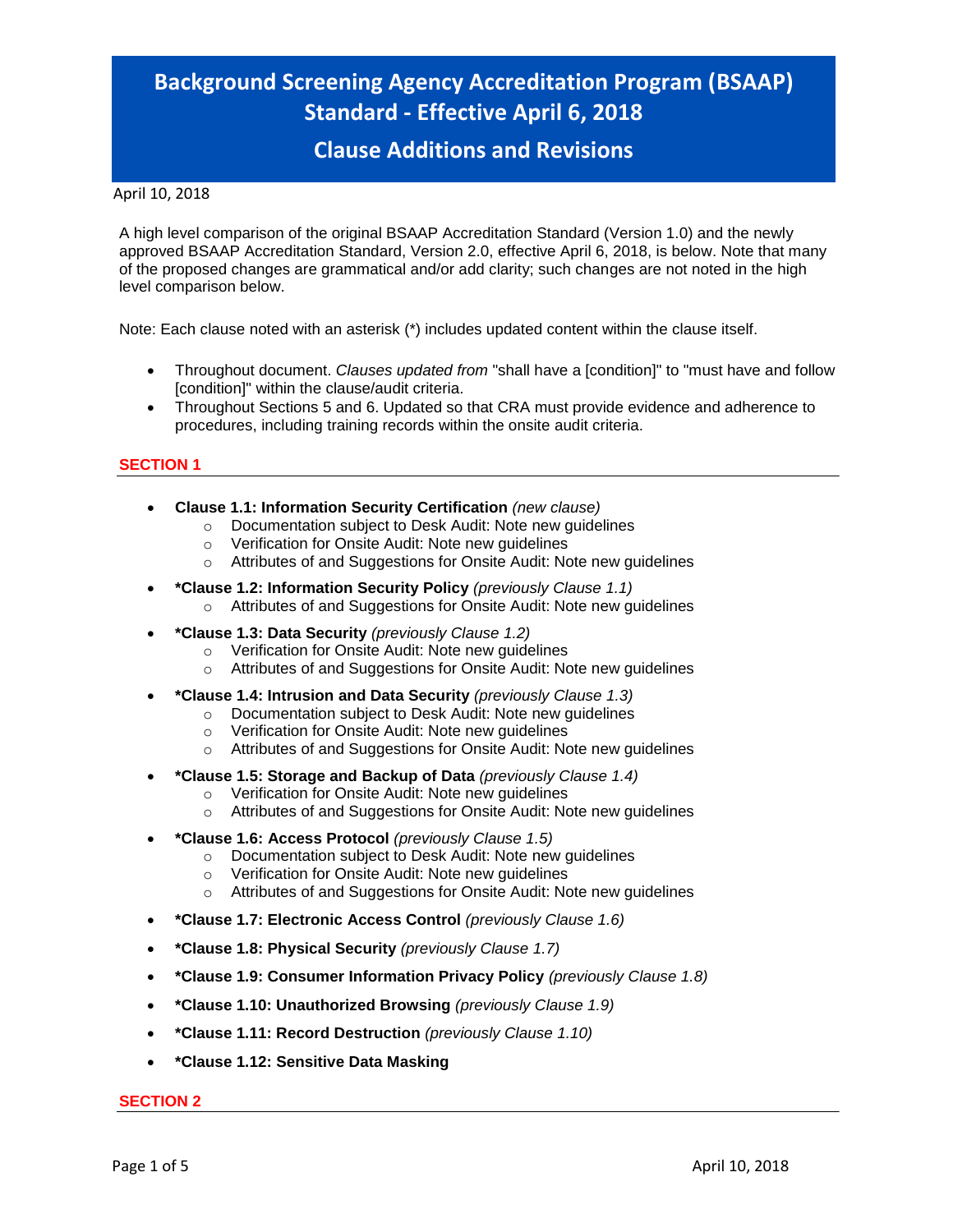- **Clause 2.1: Compliance with Law and Regulation** *(new clause)*
	- o Documentation subject to Desk Audit: Note new guidelines
	- o Verification for Onsite Audit: Note new guidelines
	- o Attributes of and Suggestions for Onsite Audit: Note new guidelines
- **Clause 2.2: Federal Consumer Reporting Law** *(previously Clause 2.1)*
	- o Updated title from "Designated Compliance Person(s)"
	- o Documentation subject to Desk Audit: Note new guidelines
	- o Verification for Onsite Audit: Note new guidelines
- **Clause 2.3: State Consumer Reporting Law** *(previously Clause 2.2)*
	- o Documentation subject to Desk Audit: Note new guidelines
	- o Verification for Onsite Audit: Note new guidelines
- **Clause 2.4: Driver Privacy Protection Act (DPPA)** *(previously Clause 2.3)*
- **Clause 2.5: State Implemented DPPA Compliance** *(previously Clause 2.4)*
- **Clause 2.6: Integrity** *(previously Clause 2.5)* o Attributes of and Suggestions for Onsite Audit: Note new guidelines
- **Clause 2.7: Prescribed Notices** *(previously Clause 2.6)*
	- o Documentation subject to Desk Audit: Note new guidelines
	- o Verification for Onsite Audit: Note new guidelines
	- o Attributes of and Suggestions for Onsite Audit: Note new guidelines
- **\*Clause 2.8: Agreement from Client** *(previously Clause 2.7)*
	- o Documentation subject to Desk Audit: Note new guidelines
	- o Verification for Onsite Audit: Note new guidelines
	- o Attributes of and Suggestions for Onsite Audit: Note new guidelines
- **Clause 2.9: Client Legal Responsibilities** *(previously Clause 3.1)*
- **Clause 2.10: Client Required Documents** *(previously Clause 3.2)*
	- o Documentation subject to Desk Audit: Note new guidelines
	- o Verification for Onsite Audit: Note new guidelines
	- o Attributes of and Suggestions for Onsite Audit: Note new guidelines
- **Clause 2.11: Disclosure and Authorization** *(new clause)*
	- o Documentation subject to Desk Audit: Note new guidelines
	- o Verification for Onsite Audit: Note new guidelines
	- o Attributes of and Suggestions for Onsite Audit: Note new guidelines
- **Clause 2.12: Adverse Action** *(previously Clause 3.4)*
- **\*Clause 2.13: Consumer Disputes** *(Previously Clause 1.11)*
- **\*Clause 2.14: Database Criminal Records** *(Previously Clause 1.13)*
	- o Documentation subject to Desk Audit: Note new guidelines
		- o Attributes of and Suggestions for Onsite Audit: Note new guidelines
- **\*Clause 2.15: Identification Confirmation** *(previously Clause 4.7)*
	- o Documentation subject to Desk Audit: Note new guidelines
	- o Verification for Onsite Audit: Note new guidelines
	- o Attributes of and Suggestions for Onsite Audit: Note new guidelines
- **Clause 2.16: Full File Disclosure** *(new clause)*
	- o Documentation subject to Desk Audit: Note new guidelines
	- o Verification for Onsite Audit: Note new guidelines
	- o Attributes of and Suggestions for Onsite Audit: Note new guidelines
- **Clause 2.17: Jurisdictional Knowledge** *(previously Clause 4.8)*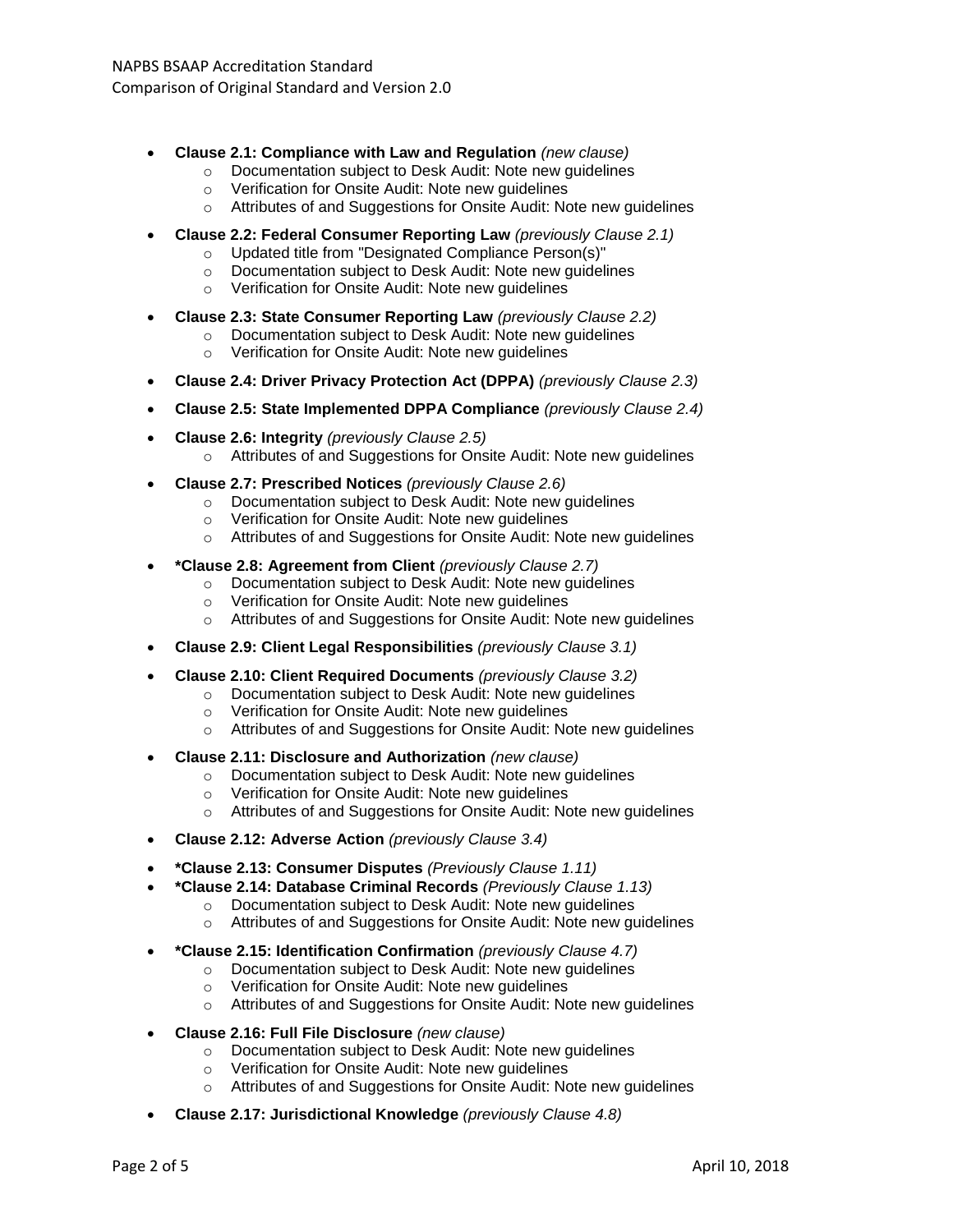## NAPBS BSAAP Accreditation Standard

Comparison of Original Standard and Version 2.0

- o Documentation subject to Desk Audit: Note new guidelines
- o Verification for Onsite Audit: Note new guidelines
- o Attributes of and Suggestions for Onsite Audit: Note new guidelines

#### • **Clause 2.18: Automated Searches** *(new clause)*

- o Documentation subject to Desk Audit: Note new guidelines
- o Verification for Onsite Audit: Note new guidelines
- o Attributes of and Suggestions for Onsite Audit: Note new guidelines
- **\*Clause 2.19: Quality Assurance** *(previously Clause 6.11)*
- **Clause 2.20: Reappearance of Inaccurate Information** *(new clause)*
	- o Documentation subject to Desk Audit: Note new guidelines
	- o Verification for Onsite Audit: Note new guidelines
	- o Attributes of and Suggestions for Onsite Audit: Note new guidelines
- **Clause 2.21: Quality Analysis** *(new clause)*
	- o Documentation subject to Desk Audit: Note new guidelines
	- o Verification for Onsite Audit: Note new guidelines
	- o Attributes of and Suggestions for Onsite Audit: Note new guidelines

#### **SECTION 3**

- **Clause 3.1: Truth in Advertising** *(previously Clause 3.3)*
- **Clause 3.2: Legal Counsel** *(previously Clause 3.5)*
- **Clause 3.3: Understanding Consumer Reports** *(previously Clause 3.6)*
- **Clause 3.4: Information Protection** *(Previously Clause 3.7)*

#### **SECTION 4**

- **\*Clause 4.1: Public Record Researcher Agreement**
	- o Verification for Onsite Audit: Note new guidelines
	- o Attributes of and Suggestions for Onsite Audit: Note new guidelines
- **Clause 4.2: Vetting Requirement**
	- o Attributes of and Suggestions for Onsite Audit: Note new guidelines
- **Clause 4.3: Public Record Researcher Certification**
	- o Verification for Onsite Audit: Note new guidelines
	- o Attributes of and Suggestions for Onsite Audit: Note new guidelines
	- **Clause 4.4: Errors and Omissions Coverage (E&O)**
		- o Attributes of and Suggestions for Onsite Audit: Note new guidelines
- **Clause 4.5: Information Security**
	- o Verification for Onsite Audit: Note new guidelines
	- o Attributes of and Suggestions for Onsite Audit: Note new guidelines
- **\*Clause 4.6: Auditing Procedures**
	- o Documentation subject to Desk Audit: Note new guidelines
	- o Verification for Onsite Audit: Note new guidelines
	- o Attributes of and Suggestions for Onsite Audit: Note new guidelines

#### **SECTION 5**

• **Clause 5.1: Verification Accuracy**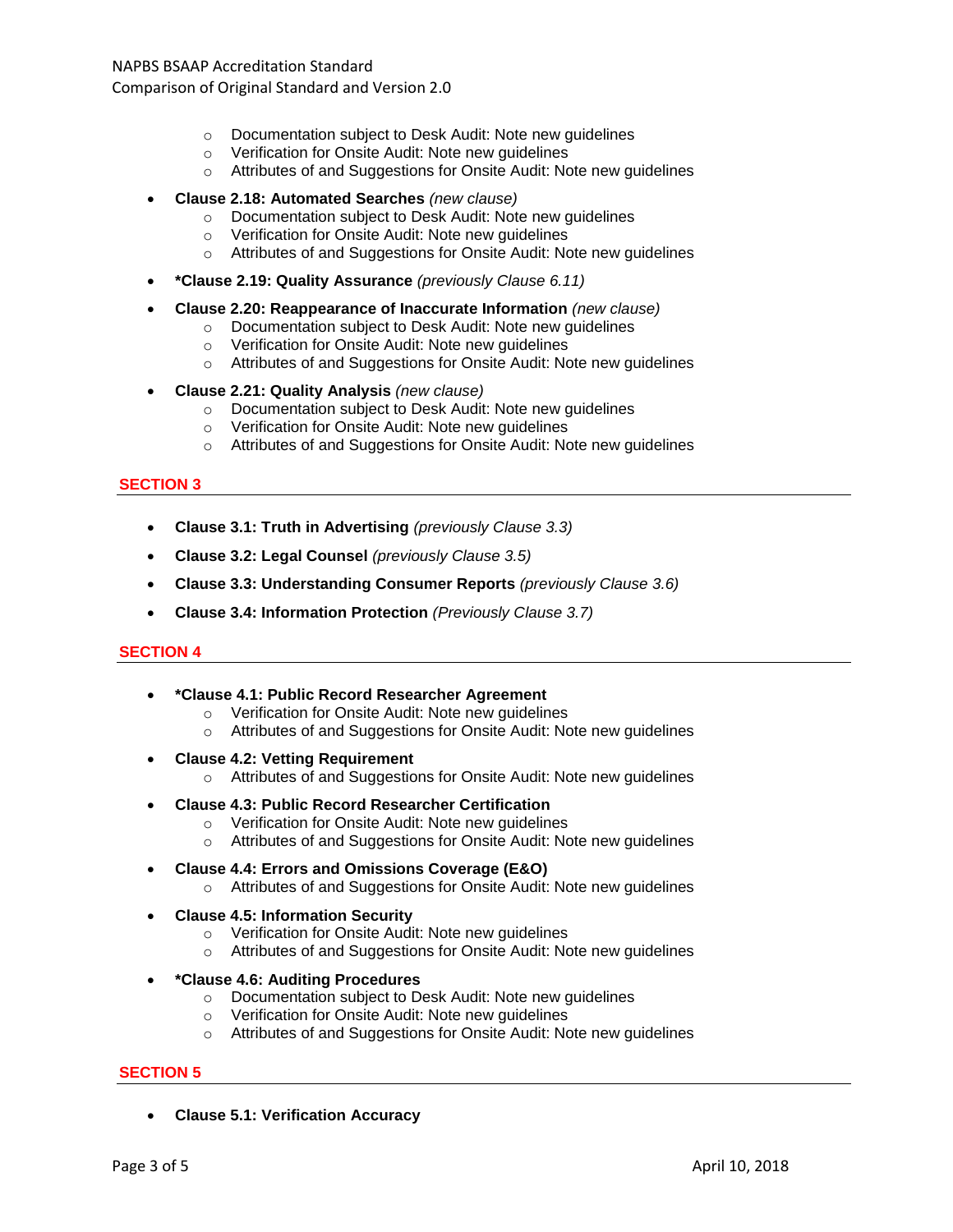## NAPBS BSAAP Accreditation Standard

Comparison of Original Standard and Version 2.0

- o Verification for Onsite Audit: Note new guidelines
- o Attributes of and Suggestions for Onsite Audit: Note new guidelines
- **\*Clause 5.2: Current Employment**
	- o Documentation subject to Desk Audit: Note new guidelines
- **\*Clause 5.3: Accredited Academic Institutions**
	- o Updated title from "Diploma Mills"
	- o Documentation subject to Desk Audit: Note new guidelines
	- o Verification for Onsite Audit: Note new guidelines
	- o Attributes of and Suggestions for Onsite Audit: Note new guidelines
- **\*Clause 5.4: Procedural Disclosures**
	- o Documentation subject to Desk Audit: Note new guidelines

#### • **Clause 5.5: Verification Databases**

- o Verification for Onsite Audit: Note new guidelines
- o Attributes of and Suggestions for Onsite Audit: Note new guidelines
- **Clause 5.6: Use of Stored Data**
	- o Verification for Onsite Audit: Note new guidelines
	- o Attributes of and Suggestions for Onsite Audit: Note new guidelines
- **Clause 5.7: Documentation of Verification Attempts**
	- o Verification for Onsite Audit: Note new guidelines
	- o Attributes of and Suggestions for Onsite Audit: Note new guidelines
- **Clause 5.9: Conflicting Data**
	- o Verification for Onsite Audit: Note new guidelines
	- o Attributes of and Suggestions for Onsite Audit: Note new guidelines
- **Clause 5.10: Authorized Recipient** *(previously Clause 5.11)*
	- o Verification for Onsite Audit: Note new guidelines
	- o Attributes of and Suggestions for Onsite Audit: Note new guidelines

#### **SECTION 6**

- **Clause 6.1: Background Checks for Personnel Charged with Enforcement Policy** o New content and updated title
	- o Documentation subject to Desk Audit: Note new guidelines
	- o Verification for Onsite Audit: Note new guidelines
	- o Attributes of and Suggestions for Onsite Audit: Note new guidelines
- **Clause 6.2: Background Checks for CRA Workers** *(previously Clause 6.10)*
	- o New content
	- o Documentation subject to Desk Audit: Note new guidelines
	- o Verification for Onsite Audit: Note new guidelines
	- $\circ$  Attributes of and Suggestions for Onsite Audit: Note new guidelines
- **Clause 6.3: Changing Law and Regulation** *(new clause)*
	- o Documentation subject to Desk Audit: Note new guidelines
	- o Verification for Onsite Audit: Note new guidelines
	- o Attributes of and Suggestions for Onsite Audit: Note new guidelines
- **\*Clause 6.4: Insurance** *(previously Clause 6.2)*
- **Clause 6.5: Client Authentication** *(previously Clause 6.3)*
- **Clause 6.6: Vendor Authentication** *(previously Clause 6.4)*
- **Clause 6.7: Consumer Authentication** *(previously Clause 6.5)*